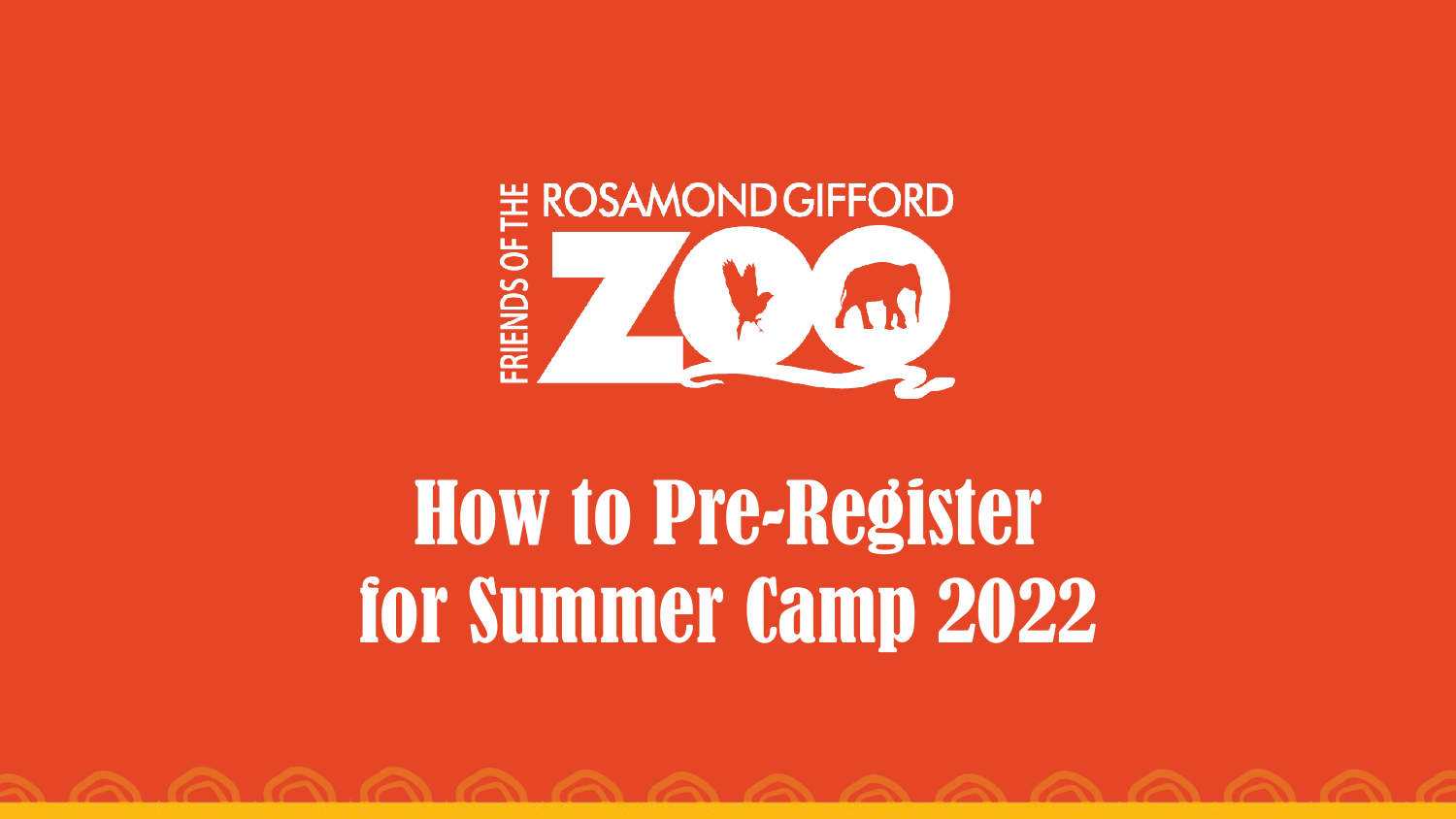

Use the link provided on the summer camp page or go to [https://rgz.campbrainregistration.com](https://rgz.campbrainregistration.com/)

You have successfully logged out of your account

New user sign-up

Last Name

Password

Create account By clicking the suffort, you agree by our Territs and Pitzaca Policy

st Name

1

2

3

Λħ

- 1. Enter your first and last names in the spaces provided.
- 2. Enter the email you would like to have camp information/confir mations sent to
- 3. Create a password (must be at least 8 characters and contain at least one letter and one number)

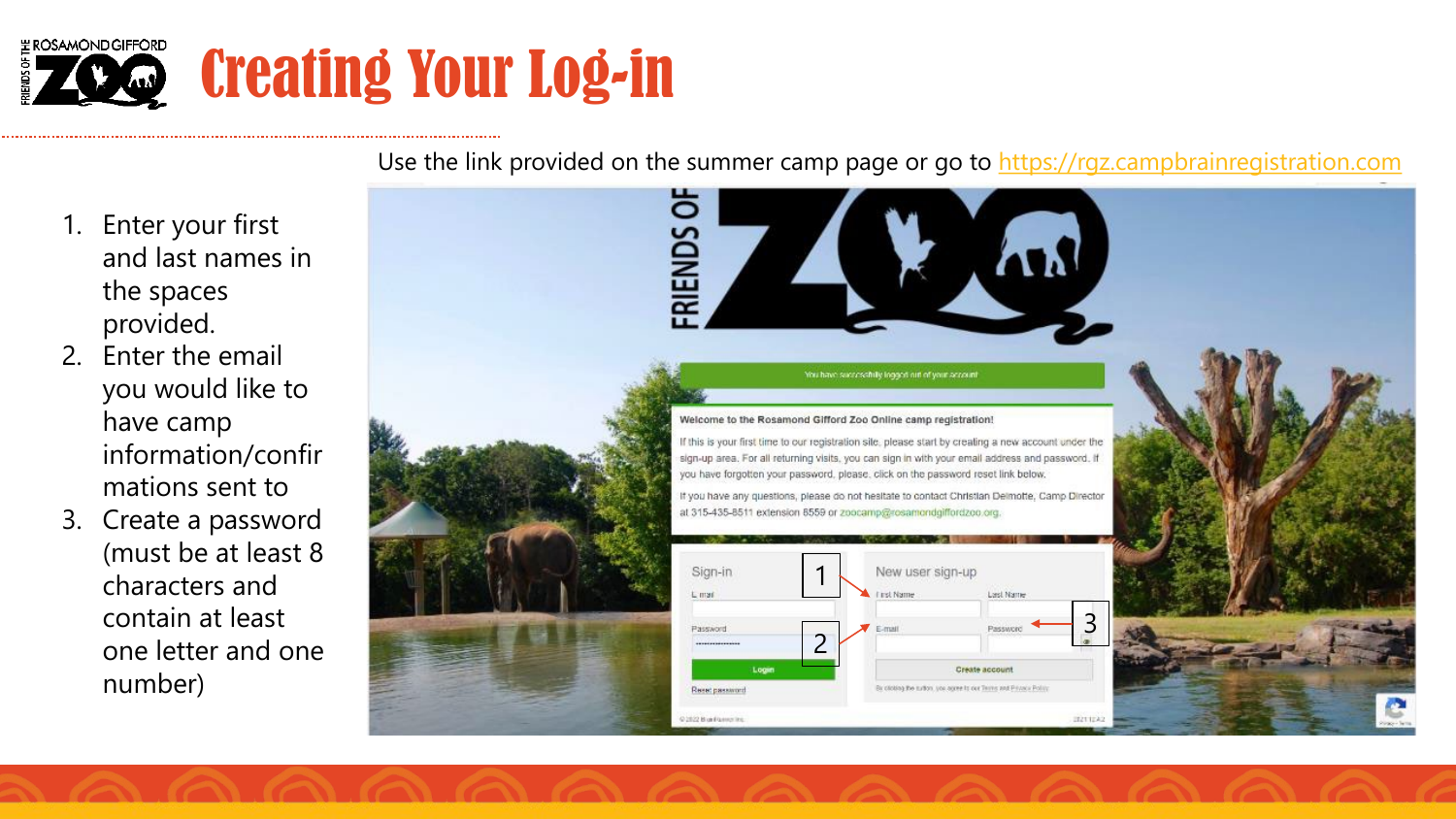4. Click on "Manage People and Household Information" below

#### Summer Camp at the Rosamond Gifford Zoo is going full STEAM ahead in 2022!

With brand new STEM-based themes and an overall re-focus on STEAM programming, we are committed to bringing Science, Technology, Engineering, Arts and Mathematics to our Summer Camp in 2022! Observe, design, create, build and analyze in one of the most exciting and interesting places possible, the zoo. Hands on learning and experiences have never been more fun!

Member Registration will begin March 2 at 9 am.

Non-member Registration will begin March 16 at 9 am.

### **Start a New Application** Summer Camp 2022 **Start application Create Your Account Start application** 4 Manage People and Household Information Logout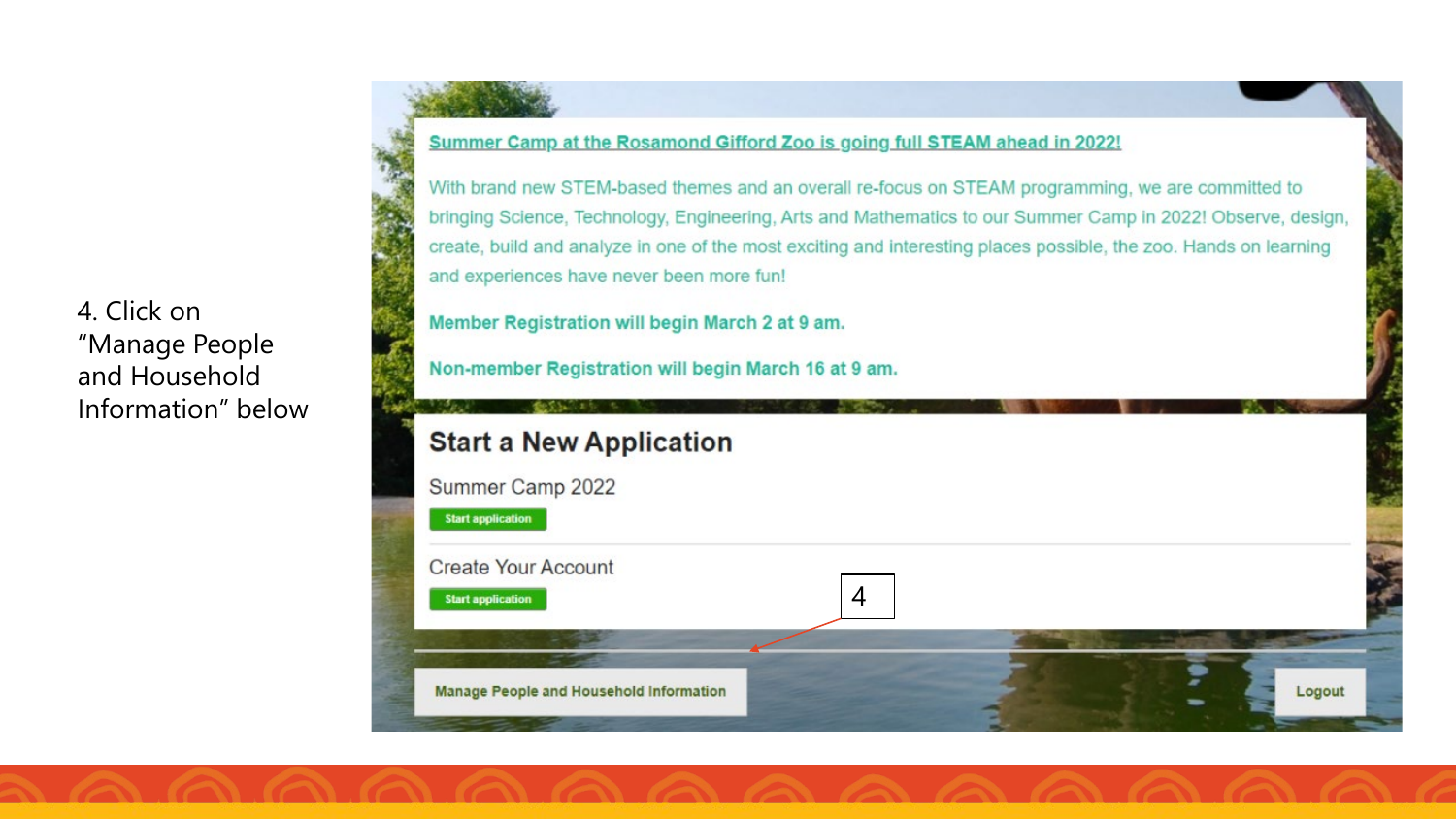### 5. Click "edit details" below your name

**\# ROSAMOND GIFFORD** 

### **Camp Registrations**

Adding Household Members

Household Details | The Friends of the Rosamond Gifford Zoo

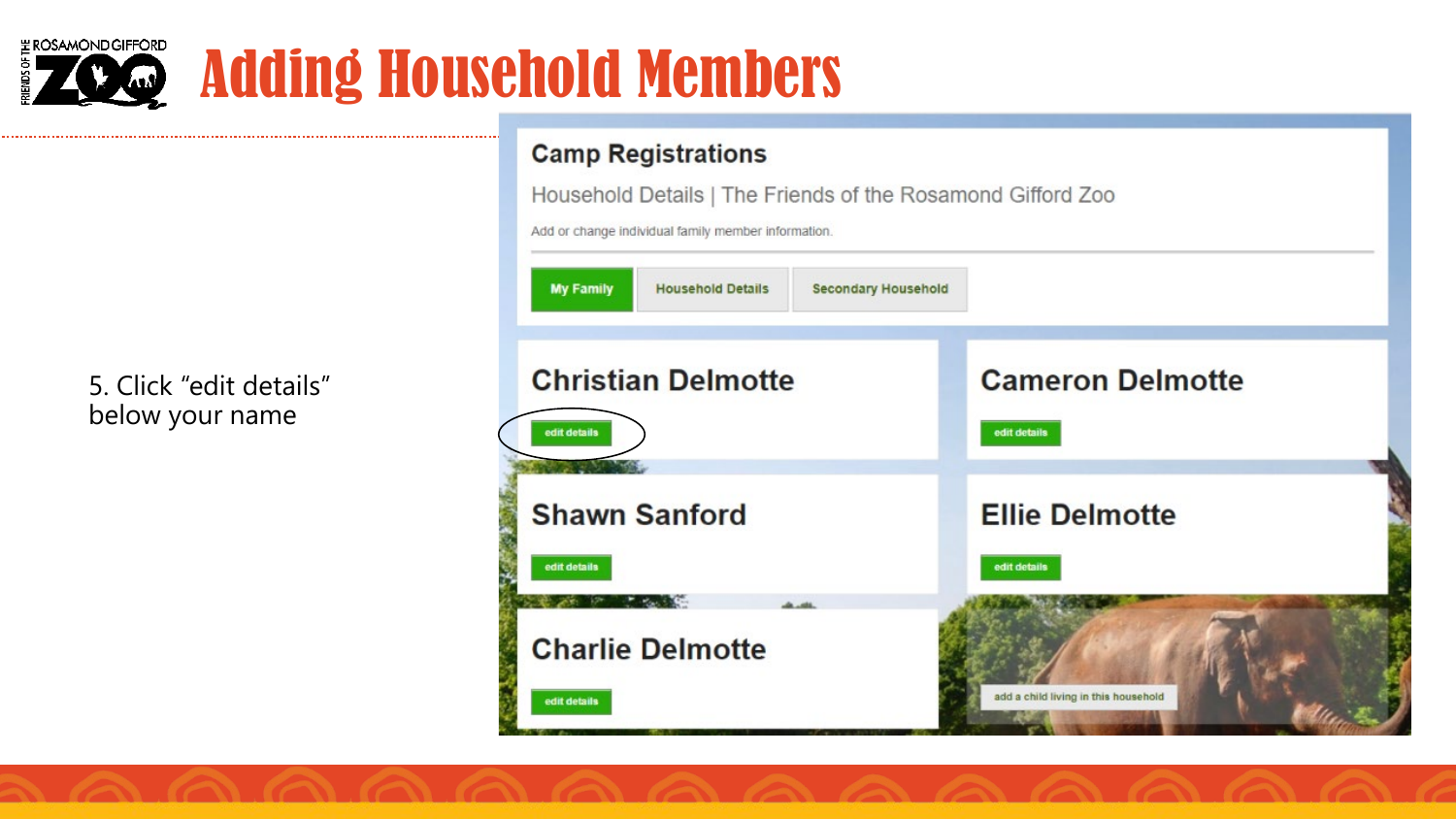

6. Fill in all your phone number and phone type, You can add additional phone numbers for you specifically here.

7. Click "Save person" when you are finished.

### **Camp Registrations**

Edit Christian Delmotte | The Friends of the Rosamond Gifford Zoo

### **Edit Christian's Details**

This person lives in my household.

| Title                 | First Name* | E-Mail Address <sup>*</sup>      |
|-----------------------|-------------|----------------------------------|
| Mr, Mx,               | Christian   | cdelmotte@rosamondgiffordzoo.org |
| Middle Name           |             | Phone Numbers                    |
|                       |             | Number<br>Type                   |
| Last Name*            | 6           | Cell<br>315-944-5163             |
| Delmotte              |             |                                  |
| Pronouns <sup>O</sup> |             | add new phone                    |
|                       | ⇁           |                                  |
|                       |             |                                  |
| <b>Save person</b>    | Cancel      |                                  |
|                       |             |                                  |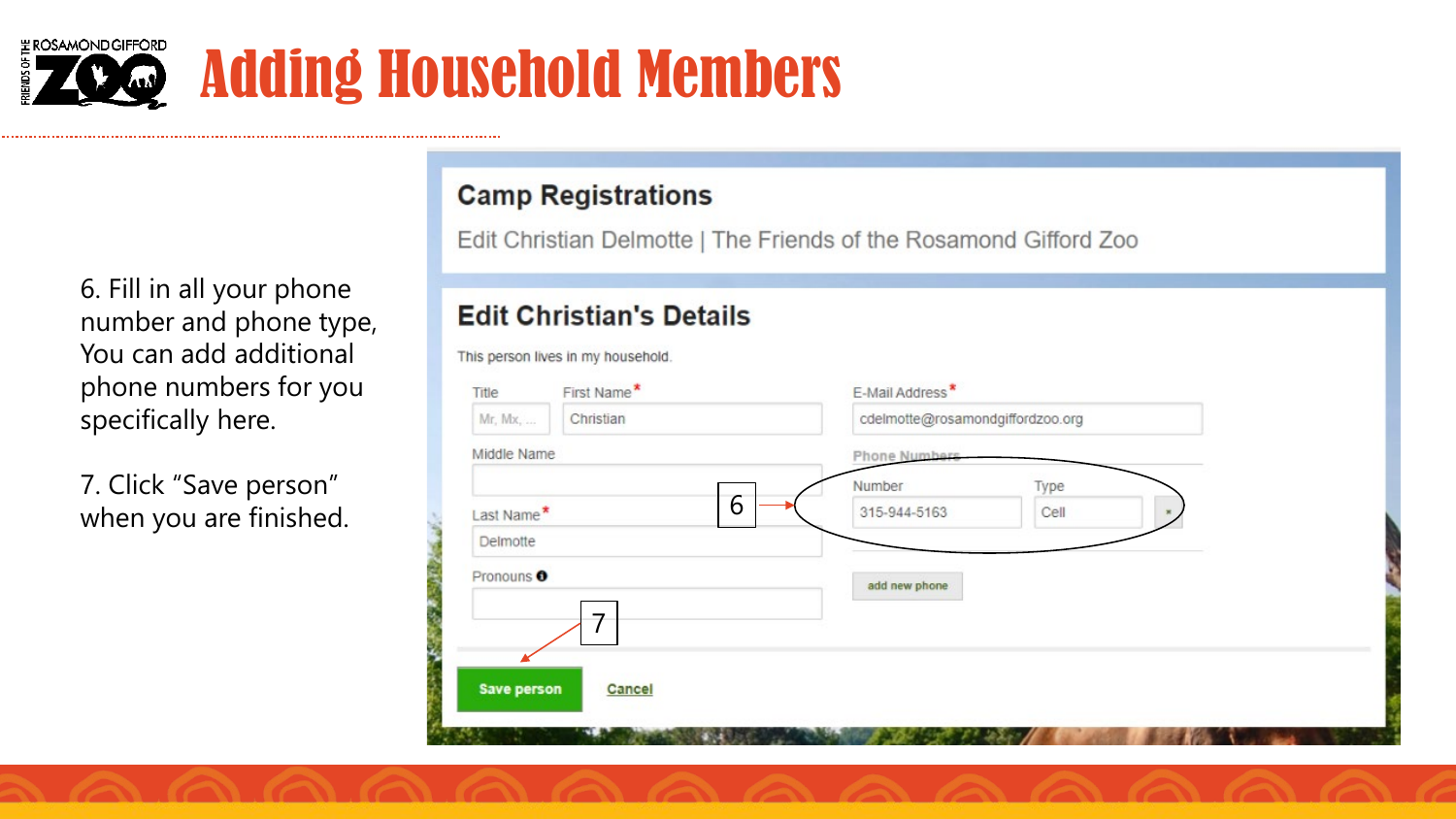# **E ROSAMOND GIFFORD <sup>Shadding</sup> Household Members**

8. Click "add a second parent living in this household" if you would like to include a spouse or additional caregiver.

\*If an individual other than the caregiver (grandparent, etc.) will be the contact person for payment/billing, enter there information here.

# **Camp Registrations** Household Details | The Friends of the Rosamond Gifford Zoo Add or change individual family member information. **Household Details Secondary Household My Family Hungry Hippo** add second parent living in this household **Back to Home**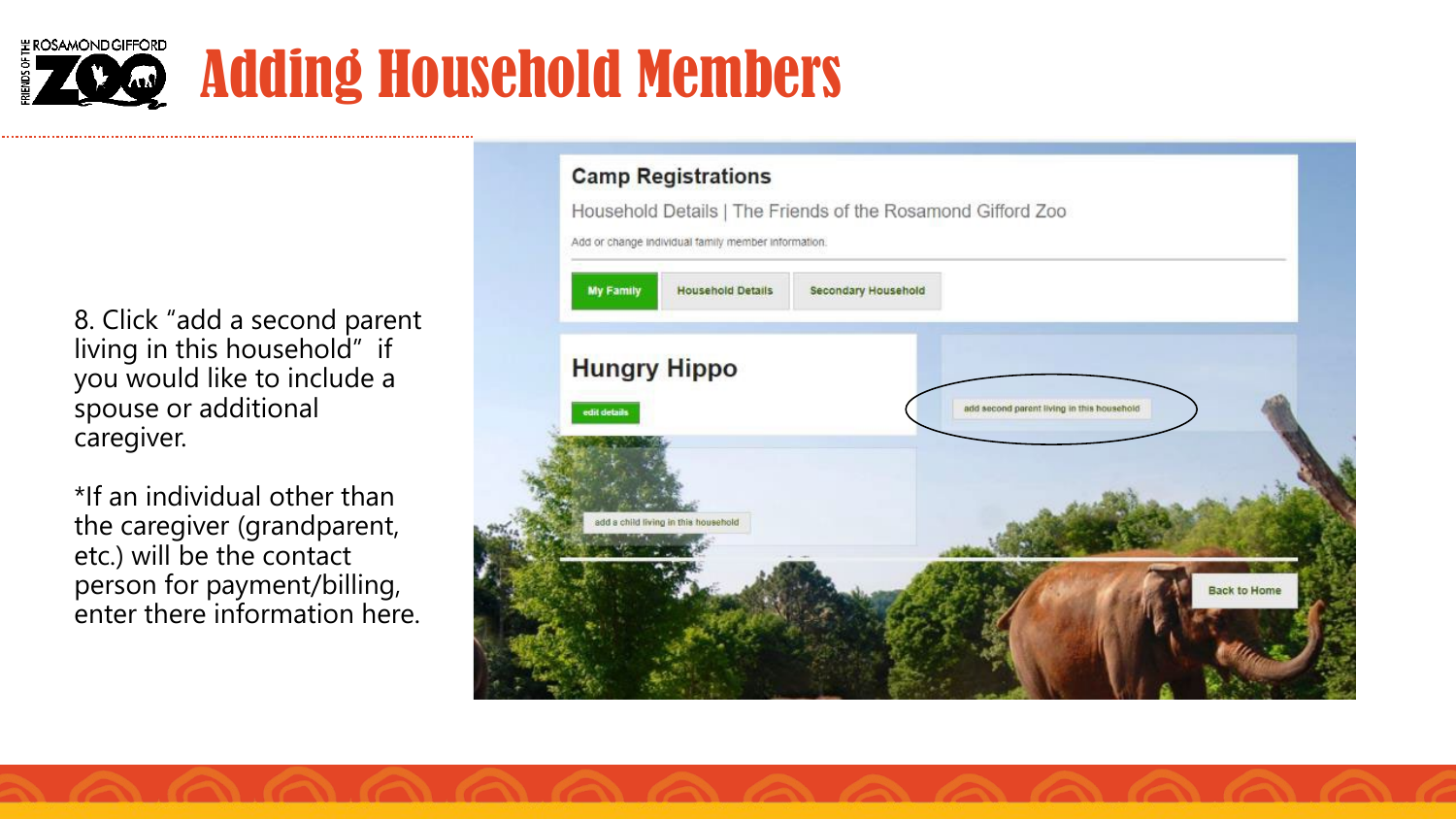

9. Click "add a child living in this household"

\*This step is required in order to register your child.

### **Camp Registrations**

Household Details | The Friends of the Rosamond Gifford Zoo

Add or change individual family member information.

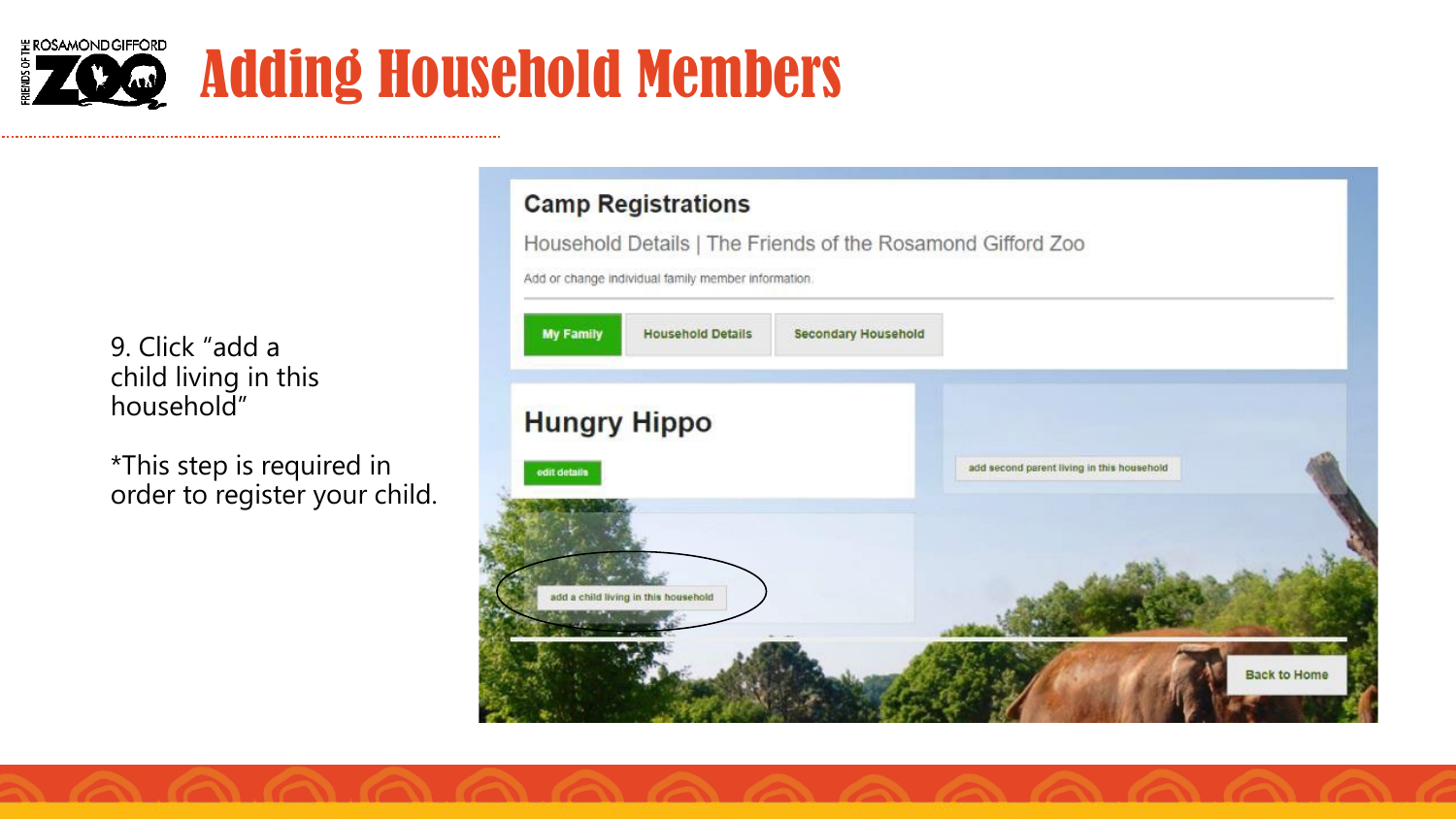

10. Fill out all required information (indicated by a red asterisk. Finish by<br>clicking "Save person."<br>Continue steps 9-10 to add more children.

### **Camp Registrations**

Add Child | The Friends of the Rosamond Gifford Zoo

| Add a Child |
|-------------|
|-------------|

This sames lives in my household

| First Name*                                                      | Preferred Name | E-Mail Address       |      |   |  |
|------------------------------------------------------------------|----------------|----------------------|------|---|--|
| Middle Name                                                      |                | <b>Phone Numbers</b> |      |   |  |
|                                                                  |                | Number               | Type |   |  |
| Last Name*                                                       |                | Number               | Type | × |  |
| Delmotte                                                         |                |                      |      |   |  |
| Pronouns <sup>O</sup>                                            |                | add new phone        |      |   |  |
| Date of birth <sup>*</sup><br><b>DD</b><br>Month<br>$\checkmark$ | YYYY           |                      |      |   |  |
|                                                                  |                |                      |      |   |  |
| <b>Save person</b>                                               | Cancel         |                      |      |   |  |
|                                                                  |                |                      |      |   |  |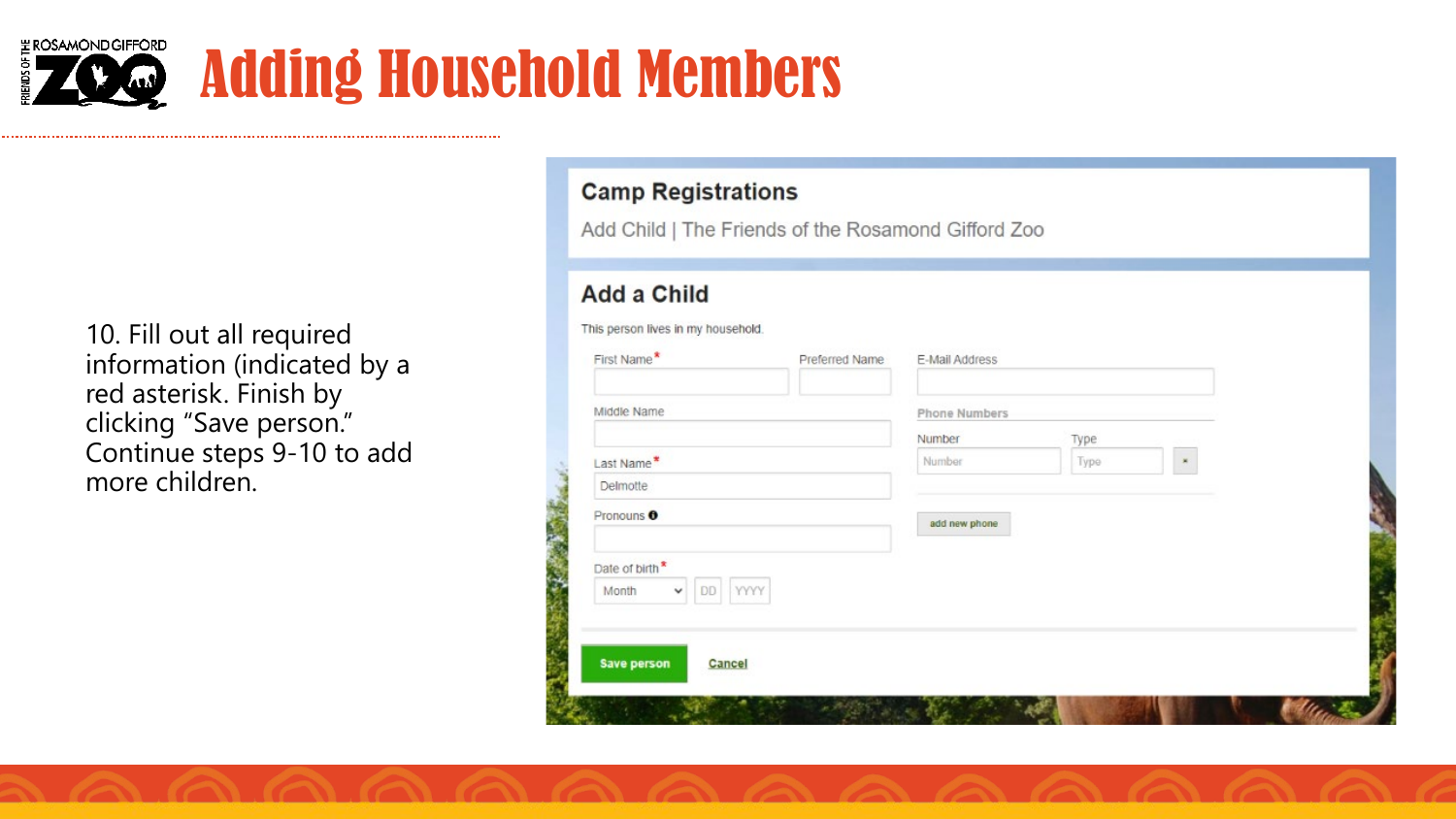

**\# ROSAMOND GIFFORD** 

### **Camp Registrations**

**DO** Updating Household Information

Household Details | The Friends of the Rosamond Gifford Zoo

Add or change individual family member information.

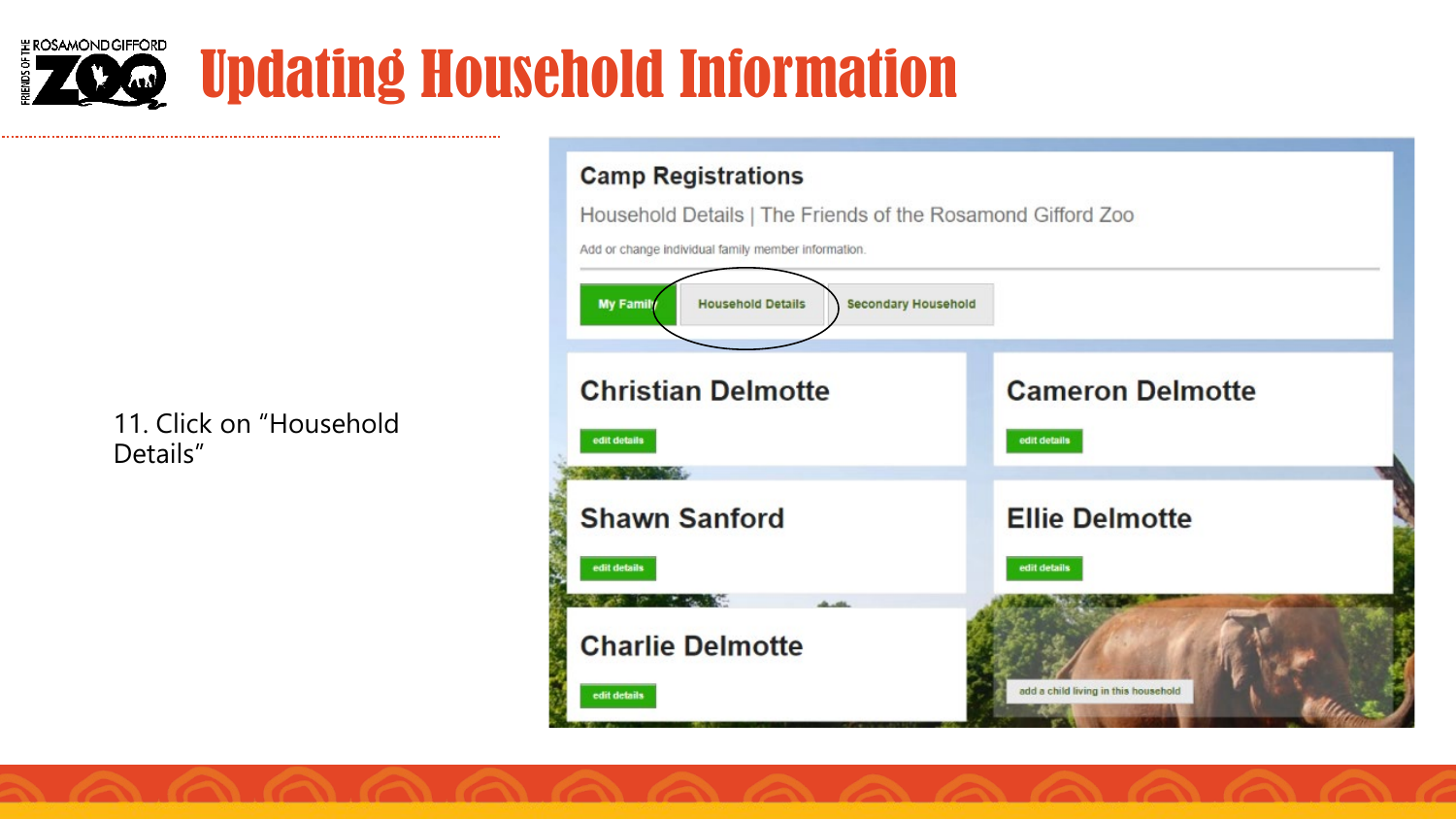# **\RUSAMOND GIFFORD** Updating Household Information

12. Fill in all required address information.

13. List any emergency contacts you want to include. You do not need to list yourself, or any other adult you previously listed in your household.

SAVE CHANGES

### **Camp Registrations**

Household Details | The Friends of the Rosamond Gifford Zoo

| <b>Detailed Household Information</b><br>Street Address <sup>*</sup> | Family status            | Emergency contacts        |            |              |
|----------------------------------------------------------------------|--------------------------|---------------------------|------------|--------------|
|                                                                      | Please Select            | v<br>Contact #1           | Contact #2 | Contact #3   |
| $City^*$                                                             | Custody<br>Please Select | Full name<br>$\checkmark$ |            | Relationship |
| State/Province*<br>Zip/Postal code*                                  | 12                       |                           |            |              |
|                                                                      |                          | Cell phone                |            |              |
| Country <sup>*</sup>                                                 |                          |                           |            |              |
|                                                                      |                          | Home phone                |            |              |
|                                                                      |                          | Work phone                |            |              |
|                                                                      |                          |                           |            |              |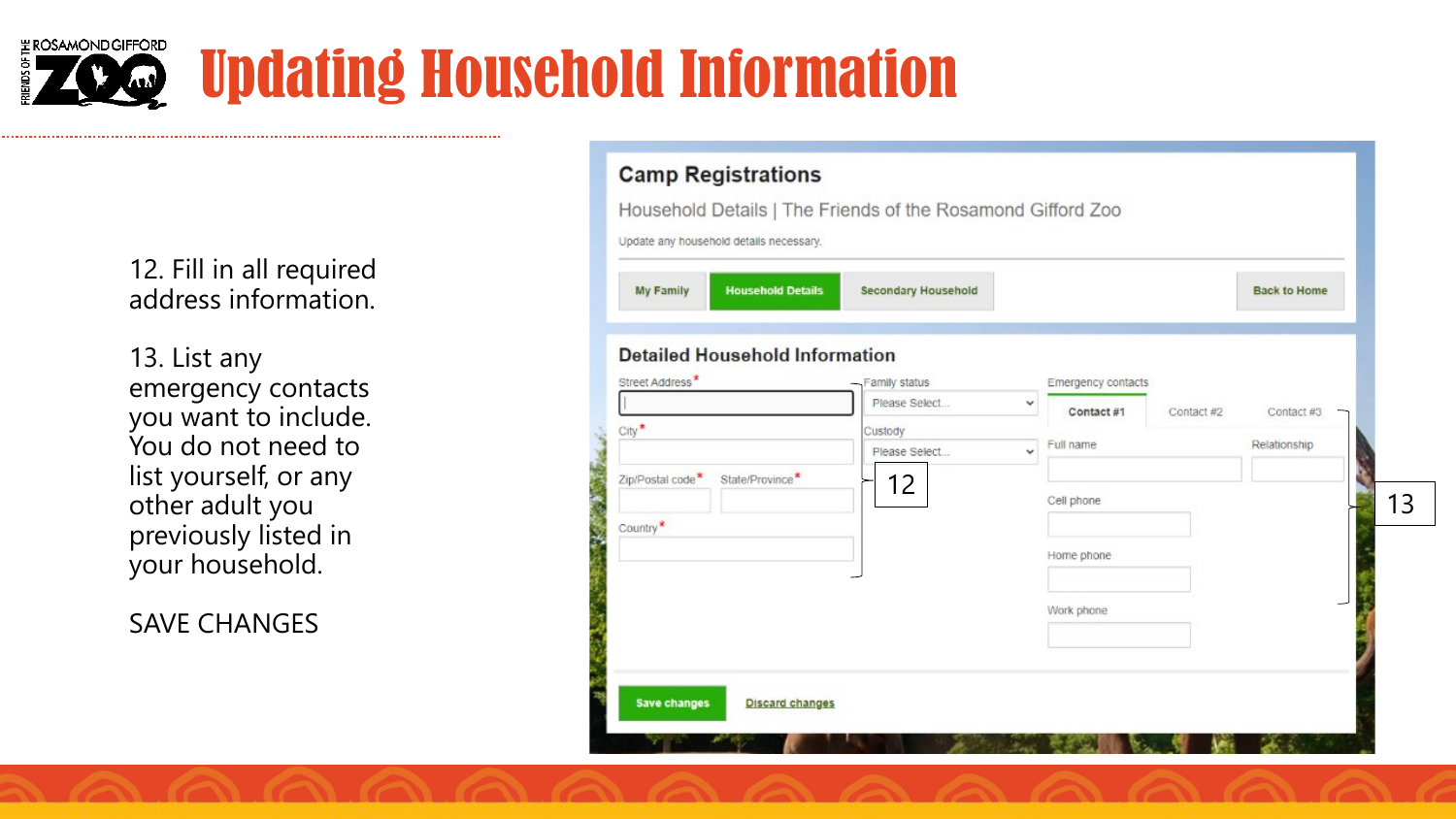# **\RUSAMOND GIFFORD** Updating Household Information

14. You can utilize "Secondary Household" if your child(ren) live part-time with another caregiver or live with a relative during camp.

SAVE CHANGES

| <b>My Family</b>               | <b>Household Details</b>                           | <b>Secondary Household</b> |                |                 |              | <b>Back to Home</b> |  |
|--------------------------------|----------------------------------------------------|----------------------------|----------------|-----------------|--------------|---------------------|--|
|                                | <b>Secondary Household Details (if applicable)</b> |                            |                |                 |              |                     |  |
| <b>Personal Information</b>    |                                                    |                            |                |                 |              |                     |  |
| First Name<br>Title<br>Mr. Mx. |                                                    | Last Name                  |                |                 | Relationship |                     |  |
| E-Mail Address                 |                                                    | Cell Phone                 | Home Phone     |                 | Work Phone   |                     |  |
| <b>Address</b>                 |                                                    |                            |                |                 |              |                     |  |
| <b>Street Address</b>          | City                                               |                            | State/Province | Zip/Postal Code |              | Country             |  |